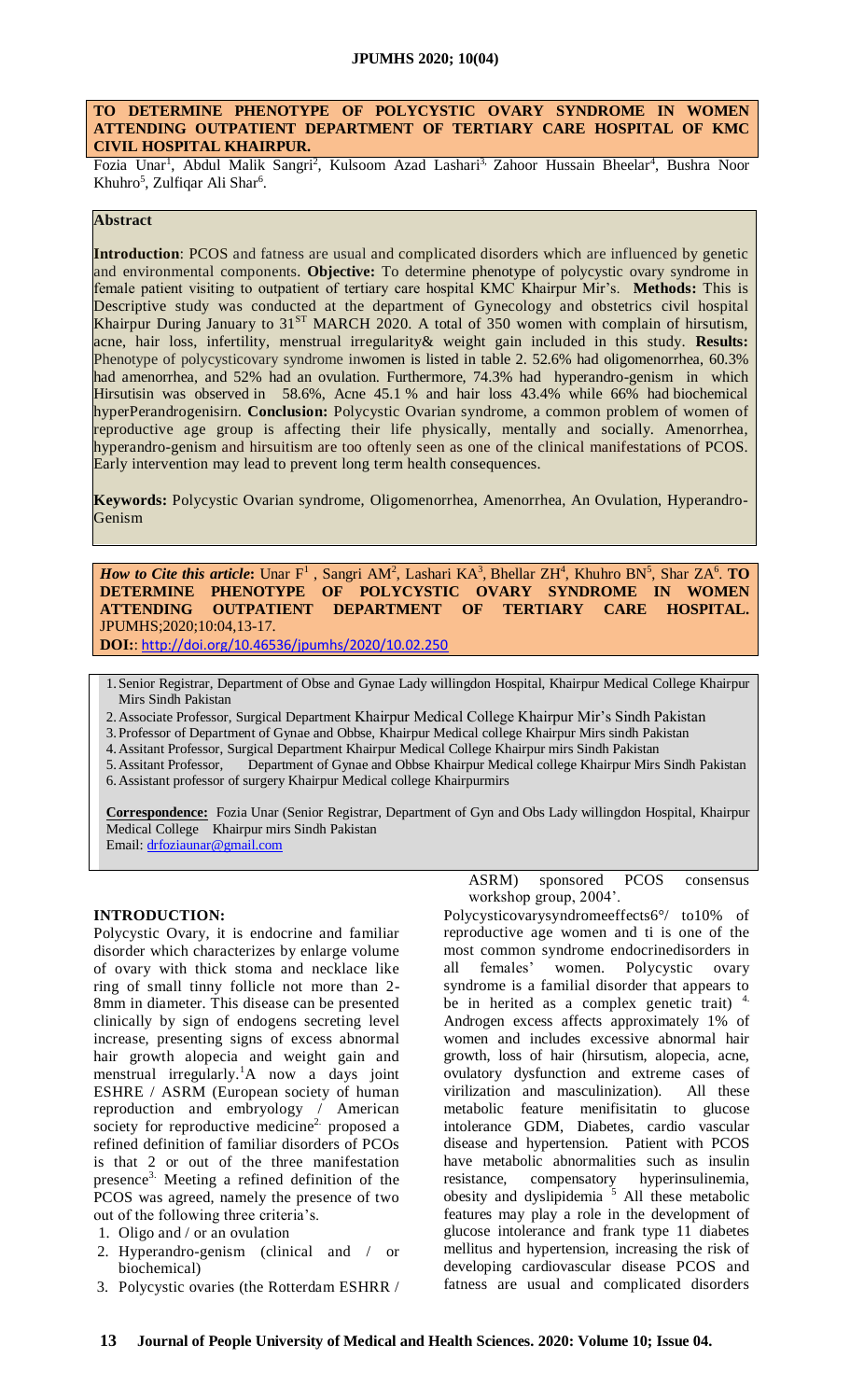which are influenced by genetic and environmental components. At least decreasing weight often leads to important improvements in menstrual consistency, productivity and hyper androgenic characteristics<sup>5.</sup> Polycystic ovary syndrome (PCOS) causes a range of problems that can impact the health-related quality of life, emotional well-being and sexual satisfaction of women. The changes that occur in a woman's physical appearance as a result of PCOS, particularly hirsutism, acne and obesity, along with menstrual irregularity and infertility, have been found to be the main contributors to psychological morbidity<sup>6.</sup> A study conducted in Palermo, Italy, the severe PCOS phenotype (hyperandrogenisrn chronic an ovulation, PCOs type 1, classic PCOs) was the most common phenotype in  $53.9\%$  of the patient<sup>7.</sup> The phenotype of 8.9\*/e of the patients was characterized by Hyperandro-genism and chronic an ovulation but normal ovaries type 11 PCOS. Ovulatory PCOs was relatively common 25.S% of PCO's patients. The normoanderogenic phenotype was relatively un-common. Chronic an ovulation and polycystic ovaries but no clinical or biochemical hyperandro-genism. <sup>7</sup> A study conducted in lsfehan, Iran, shows clinical PCOS was present in  $30(3\%)$ , hirsutism in  $60(6\%)$ menstrual dysfunction in 74 (7.4% and severe acne in 47 (4.7%) of the population studied<sup>8.</sup>

The rational of my study is to find out the phenotype of PCOS patients presenting in OPD outpatient department of tertiary care hospital KMC Khairpur. This will help in formulating local guideline in management of PCO. Early intervention may lead to prevent long term health consequences.

**METHODS:** This is Descriptive study was conducted at the department of Gynecology and obstetrics KMC Civil Hospital Khairpur Mir's. During January to  $31<sup>8T</sup>$  MARCH 2020. Inculsion criteria, all reproductive age women between 14-45 years of age with complain of hirsutisrn, acne, hair loss, infertility , menstrual irregularity & weight gain. And exclusion criteria, are, Thyroiddisease, Adrenal

hyperplasia premature ovarian failure cushing's syndrome. Women fulfilling the inclusion criteria of polycystic ovaries presenting in outpatient department were included in the study after verbal informed consent. Every candidate was asked to lay out a comprehensive history of menstruation, andfacts were assembled for every candidateon body, mass, height was measured and BM1 was calculated. Hirsutisin, androgenic alopecia and presence of absence of clinical acne was evaluated by scoring system in enclosed proforma. The patient venous blood was drawn for serum prolactin, Progesterone, serum Testosterone dehydroepindosterone sulphate, sex hormone binding globulin was sent. Patient's demographic characteristics like age, parity, BMI and biochemical profile (hormone level) was evaluated in enclosed proforma by there searcher.

# **RESULTS**

A total of 350 women with complain of hirsutism, acne, hair loss, infertilit y, menstrual irregularity & weight gain were included in this study. Most of the patients were 21 to 30 years of age that is  $216(61 \cdot .71^{\circ}/c)$  as shown in figure I. The average age of the women was 26.l6\*6.33 years (95\*/ICI: 25.84 to 26.51). Similarly average BM1, progesterone, serum testosterone, DHEAS, sex hormone binding globulin were presented in table I. Parity status of the women is also shown in figure 2. Out of 350 women, 34.57\*/c were urdu speaker than pathan and sindhi was observ'ed as shown in figure 3. One hundred and sixt y six (47.43°/e) obese cases was observ'ed in this study as presented in figure3.

Phenotype of xilycystic ovary syndrome in women is listed in table 2.  $52.6^{\circ}/e$  ( I 84/350) had oligoinenorrhea, 60.3°/c(21 1/350) had amenorrhea, 52°/c (182/350) had ano›'ulation. Funhermore, 74.3°/c (260/3500 had hperandrogenisim in which Hirsutism was observed in 58.6°/c, Acne 45.1 °/c andhairloss43.4% while 66°/o (231/350) had biochemical hyperandrogenisim.



# **FIGURE 1: FREQUENCY DISTRIBUTION OF THE AGE n= 350**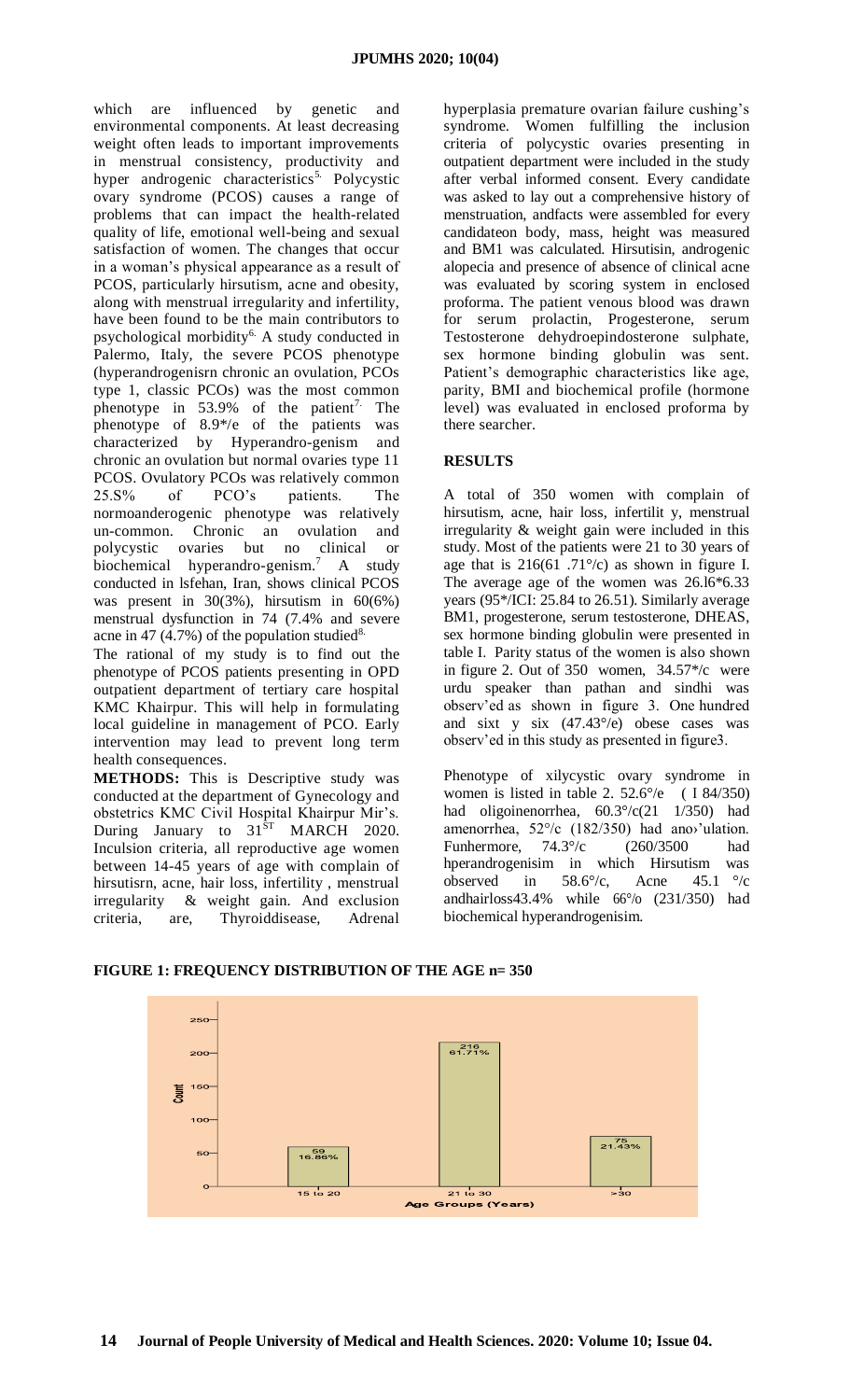#### **JPUMHS 2020; 10(04)**

## **FIG:2 PARITY DISTRIBUTION 350**





**FIGURE 3; OBESITY STATUS OF THE PATIENTS n= 350**

# **TABLE 1: DESCRIPTIVE STATISTICS OF CHARACTERISTICS OF VARIABLES**

| Variables                              | Mean  | <b>SD</b> | 95% Confidence Interval for Mean |                    |
|----------------------------------------|-------|-----------|----------------------------------|--------------------|
|                                        |       |           | Lower Bound                      | <b>Upper Bound</b> |
| Age (Years)                            | 26.15 | 6.33      | 25.48                            | 26.81              |
| BMI $(kg/m^2)$                         | 26.3  | 3.89      | 25.89                            | 26.71              |
| Progesterone $(ng/dl)$                 | 3.99  | 1.833     | 3.803                            | 4.188              |
| Serum Testosterone (ng/dl)             | 60.1  | 9.35      | 59.09                            | 61.06              |
| DHEAS (ugm/ml)                         | 3.81  | 2.08      | 3.59                             | 4.02               |
| Sex hormone binding globulin<br>(SHBG) | 22.87 | 5.06      | 21.12                            | 24.54              |

# **TABLE 2PHENOTYPE OF POLYCYSTIC OVARY SYNDROME IN WOMEN**

| <b>PHENOTYPE</b>                | Frequency | Percentage |
|---------------------------------|-----------|------------|
| Oligomenorrhea                  | 184       | 52.6%      |
| Amenorrhea                      | 211       | 60.3%      |
| Anovulation                     | 182       | 52.0%      |
| Weight Loss                     | 206       | 58.9%      |
| Clinical Hyperandrogenisim      | 260       | 74.3%      |
| Hirsutism                       | 205       | 58.6%      |
| Acne                            | 158       | 45.1%      |
| Androgenic Alopecia (Hair Loss) | 152       | 43.4%      |
| Biochemical Hyperandrogenisim   | 231       | 66%        |

#### **DISCUSSION**

Polycystic ovarian syndrome is oftenly presented with endocrine disorders along with cardio vascular disease, endometrial carcinoma<sup>9</sup> it is mostly diagnosed in young female patients with abnormal menstrual irregularly, oligomenorrhea and ovulary dis function and excessive androgen problems Observed endocrinological disorder at gynaecological clinic. It usually seen correlated with metabolic syndrome, cardiovascular disease, and endometrial carcinoma<sup>10.</sup> "It is commonly diagnosedin young women with anovulatory infertility, oligomenorrhea or hyperandogenic<sup>11.</sup>

In Pakistan, Haq et al found that frequency of PCOS in women attending infertility clinics was  $17.6\%$ <sup>12.</sup>

Balen A described in review that prevelance of PCO in general population 17-22% approximately.<sup>13</sup>

The average age of the women was 26.16#6.33 years (95%Cl: 25.84 to 26. 81). It was also in Hussein et al  $14$ 

The described prevalence of PCOS is estimated between 2.2°/c to 26%in different countries, bound on the conscripted method, the population study, the basis used for its description and the approach used to define each criteria''15.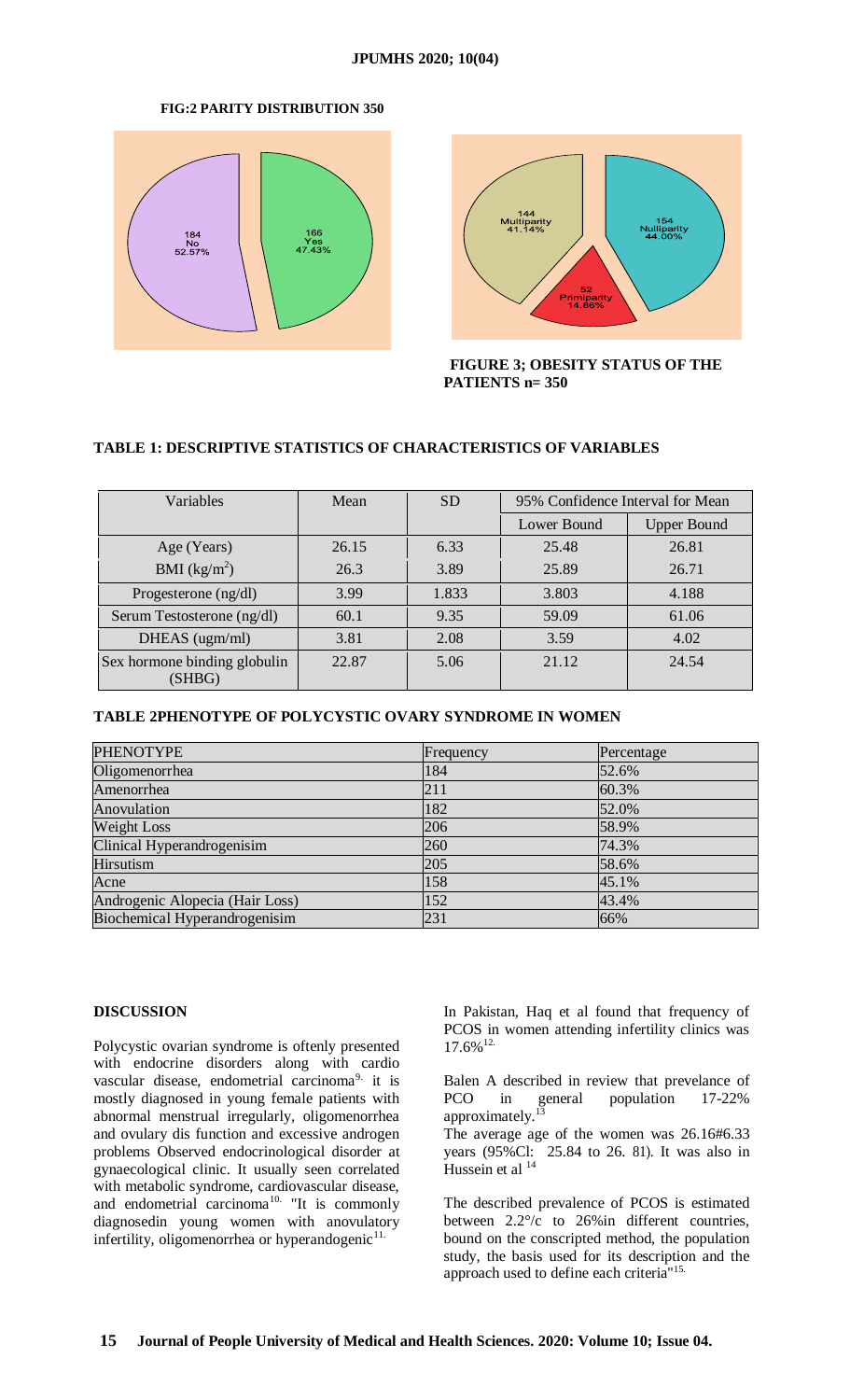In Fauzia et al study<sup>' 16</sup> "'on Pakistani patients, hirsuitisrn was remarkable in 84.6% of cases and oligomenorrhea was found in 75% of patients. Which is high as compared to 58.6% in our cases. The increased incidence of hirsuitisrn in the cases of Fauzia et al may be due to sample of less number of patients (52) in study as comparatively to our study which included larger number of patients (350).

The reason may be related to tough basis for selection of patients in the studies carried out by Lobo et al  $17$ .

However amenorrhea and oligomenorrhea are usually found, normal menstrual cycle may be observed in patients with PCOS "", In patients with PCOS levels of sex steroids relatively remain constant as comparatively to the varying levels in normal menstrual cycle. That is due to a greater response of serum LH that is not usually seen in different stages of normal menstruation period has purely archived in PCOS a long  $ago^{18,19,20}$ .

Likewise serum FSH can be low and LH cannot be raised all the time, thus it has been indicated that the use of the LH : FSH quota would be prejudicial for a hormonal diagnosis and a quota of greater than two in the existence of indicative clinical marks and sonogram detectingis found to be diagnostic'' . The prolonged LH in PCOS outcomes from a raised pituitary responsive to GNRH stimulation sub ordinate to hyper-estrogenic. 'It has been assisted by analytical links noticed by researchers '' between oestrogens with LH and the LH: FSH quota in patients with PCOS. . The primary trouble in the ovary lies in the interchange of regular estrogen to irregular androgens.<sup>21, 22, 23</sup>

This is as a result of defect in follicular cells in the conversion of testosterone to estrogen. The androgen surplus in PCOS is less apart from that seen in ovarian tumour and hyperthecosis and flowing testosterone amount is not more than 150 ng/dl. 24,25,26

Insulin resistance is usually seen in obese women however it is also present in 50% of normal weight women. In PCOS the insulin resistance seen at all levels leads to increased production of and rogens<sup>27,28,29</sup>.

#### **CONCLUSION**

Polycystic Ovarian syndrome, a common problem of women of reproductive age group is affecting their life physically, mentally and socially. Amenorrhea, hyperandro-genism and hirsuitism are the most common clinical presentation of PCOS. Early intervention may lead to prevent long term health consequences.

**ACKNOWLEDGMENT:** we are thankful to our colleagues of Khairpur Medical College, who supported us in our research work.

**ETHICS APPROVAL:** The ERC gave ethical review approval

**CONSENT TO PARTICIPATE:** written and verbal consent was taken from subjects and next of kin

**FUNDING:** The work was not financially supported by any organization. The entire expense was taken by the authors

**AUTHORS' CONTRIBUTIONS:** All persons who meet authorship criteria are listed as authors, and all authors certify that they have participated in the work to take public responsibility of this manuscript. All authors read and approved the final manuscript.

**CONFLICT OF INTEREST:** No competing interest declared.

#### **REFERENCES**:

- 1. Balen HA. Polycystic ovary syndrome and secondary amenorrhea. In. Edmands KD. Dewhursts text book of obstetrics and gynaecology. London: Black well publishing. 2007. p. 377-96.
- 2. Pall M, Azziz R, Beires J, Pignatelli D. The phenotype of hirsute women a comparison of polycystic ovary syndrome and 21 hydroxylase deficient non classic adrenal hyperplasia. Ferti Steril. 2010;94(2): 684-9.
- 3. Fruzzetti F, Perini P, Lazzarini V, Parrini D, Genazzani AR. Adolescent girls with polycystic ovary syndrome showing different phenotypes have a different metabolic profile associated with increasing androgen levels. J Fertil Steril. 2009;(2):626-34.
- 4. Liou TH, Yang JH, Hsieh CH, Lee CY, Hsu CS, Hsu MI. Clinical and biochemical presentations of polycystic ovary syndrome among obese and nonobese women. J Fertil Steril. 2009;92(6):1960-5.
- 5. Kumarapeli VL, Seneviratne R de A, Wijeyaratne CN. Health-related quality of life and psychological distress in polycystic ovary syndrome: a hidden facet in South Asian women. BJOG. 2010;118:319-28.
- 6. Guastell E, Lango RA, Carmina E. Clinical and endocrine characteristics of the main polycystic ovary syndrome phenotypes. J Fertil Steril. 2010;92(6):2197-201.
- 7. Hashemipour M, Faghihimani S, Zolfaghary B, Hovsepian S, Ahmadi F, Haghighi S, Prevalence of polycystic ovary syndrome in girls aged 14-18 years in Isfahan, Iran. Horm Res. 2004;62:278-82.
- 8. Kauffman RP, Bake TE, Baker VM, DiMarino P and Castracane VD. Endocrine and metabolic differences among phenotypic expressions of polycystic ovary syndrome according to the 2003 Rotterdam consensus criteria. American J Obs & Gyne. 2008;198:670-75.